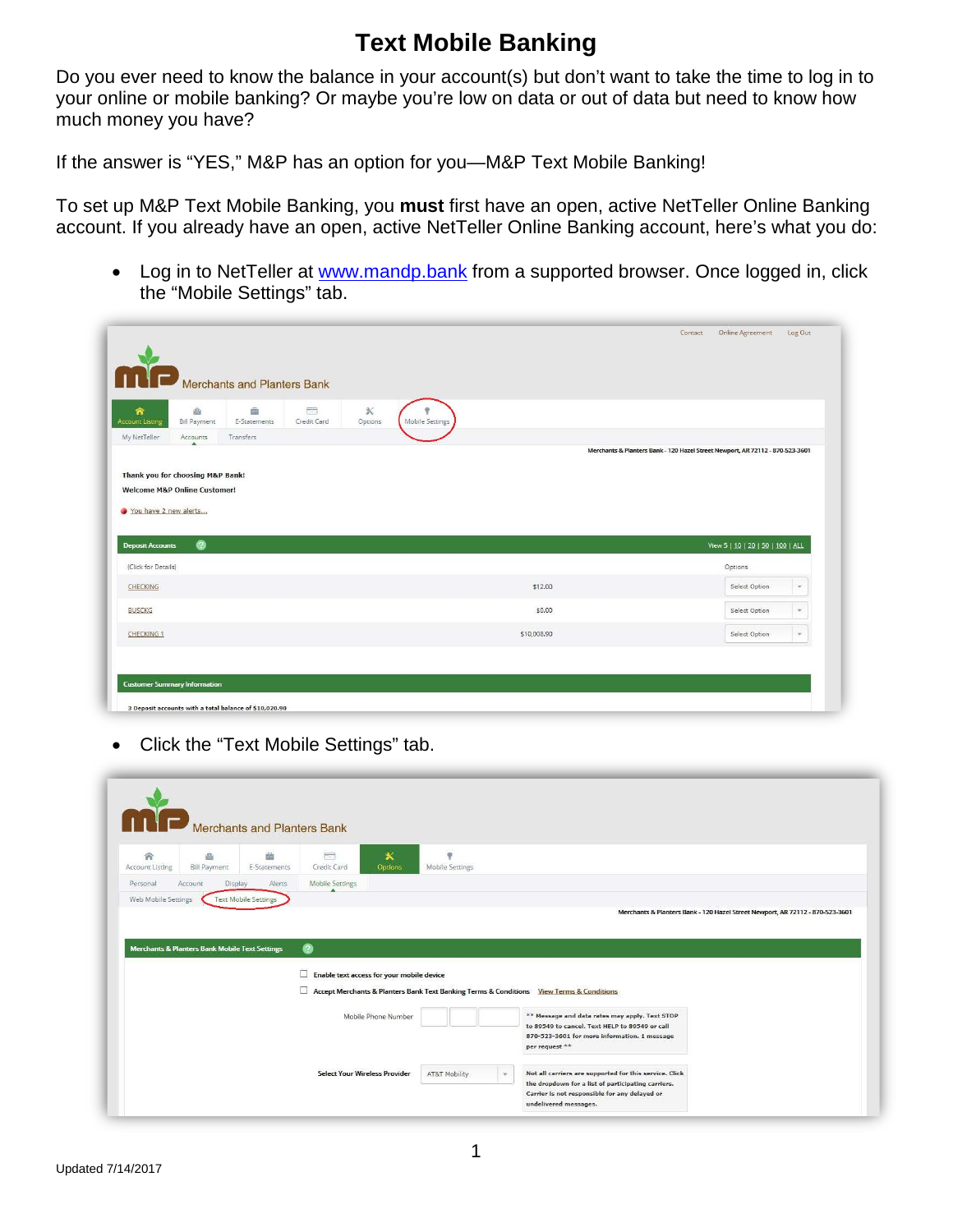- Check the box next to "Enable text access for your mobile device."
- Check the box next to "Accept Merchants & Planters Bank Text Banking Terms & Conditions."
- Enter your Mobile Phone Number.
- Select your Wireless Provider. **\*\*Unfortunately, some wireless providers such as StraightTalk and Net10 may not be supported by M&P Text Mobile Banking\*\***

|                      |                          |                                                           |                                                                   |                                      |                                        |                                                                                                     | Contact | Online Agreement | Log Out |
|----------------------|--------------------------|-----------------------------------------------------------|-------------------------------------------------------------------|--------------------------------------|----------------------------------------|-----------------------------------------------------------------------------------------------------|---------|------------------|---------|
|                      |                          |                                                           |                                                                   |                                      |                                        |                                                                                                     |         |                  |         |
|                      |                          |                                                           |                                                                   |                                      |                                        |                                                                                                     |         |                  |         |
|                      |                          | Merchants and Planters Bank                               |                                                                   |                                      |                                        |                                                                                                     |         |                  |         |
| 合<br>Account Listing | 画<br><b>Bill Payment</b> | 曲<br>E-Statements                                         | 后<br>Credit Card                                                  | $\pmb{\times}$<br>Options            | $\ddot{\mathbf{v}}$<br>Mobile Settings |                                                                                                     |         |                  |         |
| Personal             | Account                  | Display<br>Alerts                                         | <b>Mobile Settings</b>                                            |                                      |                                        |                                                                                                     |         |                  |         |
| Web Mobile Settings  |                          | <b>Text Mobile Settings</b>                               |                                                                   |                                      |                                        |                                                                                                     |         |                  |         |
|                      |                          |                                                           |                                                                   |                                      |                                        | Merchants & Planters Bank - 120 Hazel Street Newport, AR 72112 - 870-523-3601                       |         |                  |         |
|                      |                          |                                                           |                                                                   |                                      |                                        |                                                                                                     |         |                  |         |
|                      |                          |                                                           |                                                                   |                                      |                                        |                                                                                                     |         |                  |         |
|                      |                          |                                                           |                                                                   |                                      |                                        |                                                                                                     |         |                  |         |
|                      |                          | <b>Merchants &amp; Planters Bank Mobile Text Settings</b> | ෧                                                                 |                                      |                                        |                                                                                                     |         |                  |         |
|                      |                          |                                                           |                                                                   |                                      |                                        |                                                                                                     |         |                  |         |
|                      |                          |                                                           | $\blacktriangledown$<br>Enable text access for your mobile device |                                      |                                        |                                                                                                     |         |                  |         |
|                      |                          |                                                           | $\checkmark$                                                      |                                      |                                        | Accept Merchants & Planters Bank Text Banking Terms & Conditions View Terms & Conditions            |         |                  |         |
|                      |                          |                                                           |                                                                   |                                      |                                        |                                                                                                     |         |                  |         |
|                      |                          |                                                           |                                                                   | Mobile Phone Number 870              | 555<br>9999                            | ** Message and data rates may apply. Text STOP                                                      |         |                  |         |
|                      |                          |                                                           |                                                                   |                                      |                                        | to 89549 to cancel. Text HELP to 89549 or call<br>870-523-3601 for more information. 1 message      |         |                  |         |
|                      |                          |                                                           |                                                                   |                                      |                                        | per request **                                                                                      |         |                  |         |
|                      |                          |                                                           |                                                                   |                                      |                                        |                                                                                                     |         |                  |         |
|                      |                          |                                                           |                                                                   | <b>Select Your Wireless Provider</b> | AT&T Mobility                          | Not all carriers are supported for this service. Click                                              |         |                  |         |
|                      |                          |                                                           |                                                                   |                                      |                                        | the dropdown for a list of participating carriers.<br>Carrier is not responsible for any delayed or |         |                  |         |
|                      |                          |                                                           |                                                                   |                                      |                                        | undelivered messages.                                                                               |         |                  |         |

- Check the box next to the account(s) you want text access from your mobile device.
- Assign each selected account a Mobile Short Name.
- Click "Submit."

| Select the accounts you want text access from your mobile device<br><b>Account Name</b><br><b>Mobile Short Name</b><br><b>Text Commands</b><br>CHECKING<br><b>Bal=All Acct Bal</b><br><b>BUSCKG</b><br><b>Bal Mobile Short Name=Single Acct Bal</b><br><b>Hist=All Accts Recent Activity</b><br>ck1<br>$\vee$ CHECKING 1<br>Hist Mobile Short Name=Single Acct Activity<br>Help=Commands<br>Stop=Cancel<br>Submit<br>Cancel |                             |
|-----------------------------------------------------------------------------------------------------------------------------------------------------------------------------------------------------------------------------------------------------------------------------------------------------------------------------------------------------------------------------------------------------------------------------|-----------------------------|
|                                                                                                                                                                                                                                                                                                                                                                                                                             | =<br>LENDER<br>$\checkmark$ |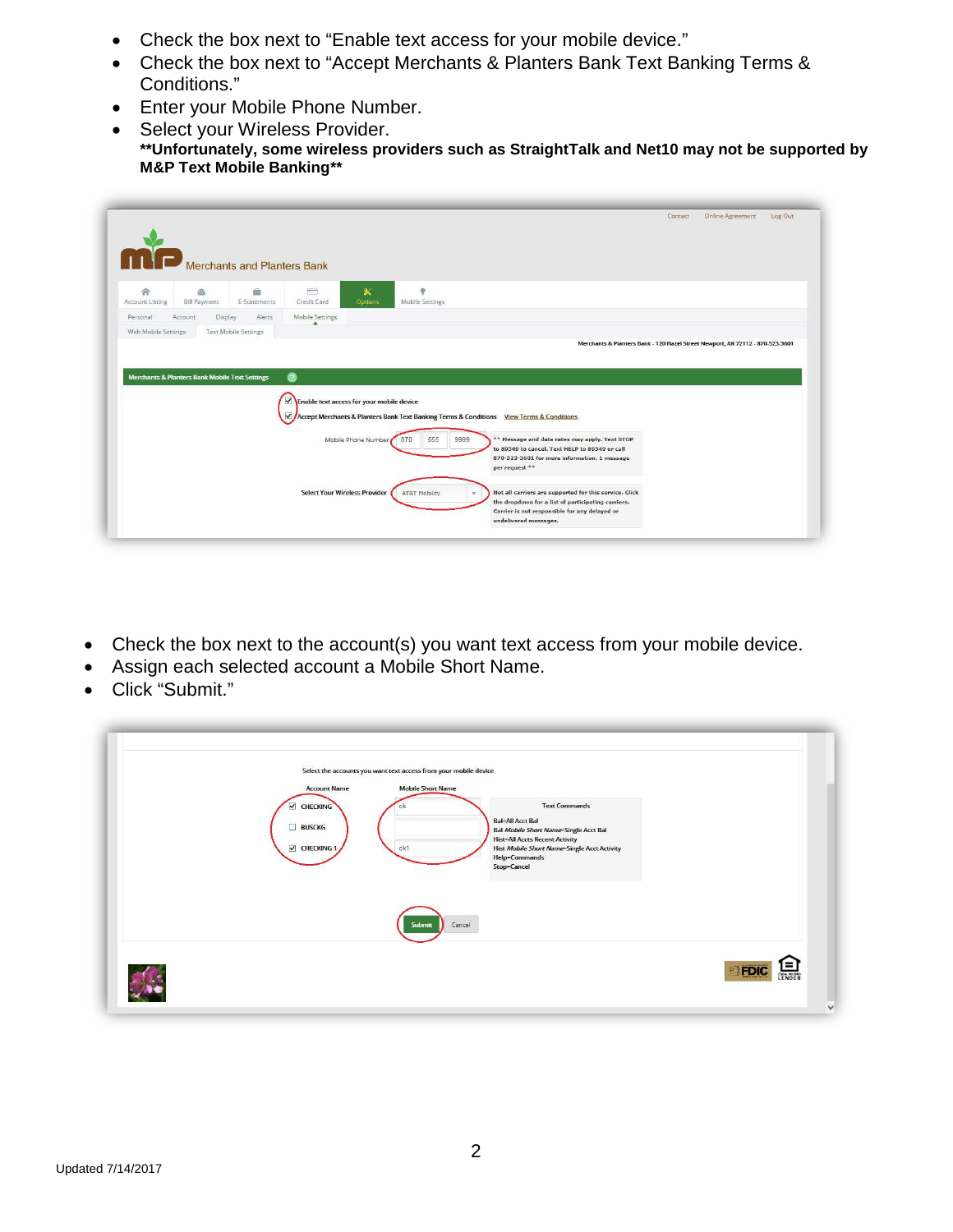- Make note of the bank's "FI Text Number"—**89549**. **This is the number you will text to get your balance. \*\*** M&P recommends saving the FI Text Number as a contact in your phone\*\*
- Verify you have entered your Mobile Phone Number and Wireless Provider correctly.
- Verify the Mobile Short Name(s) you have assigned to your account(s).
- If all information is correct, click "Confirm."

|                             | Merchants and Planters Bank |                             |                         |                                                              |                                                     |                                                                                                                                                                    |  |  |
|-----------------------------|-----------------------------|-----------------------------|-------------------------|--------------------------------------------------------------|-----------------------------------------------------|--------------------------------------------------------------------------------------------------------------------------------------------------------------------|--|--|
| 舍<br>Account Listing        | 凸<br><b>Bill Payment</b>    | ŵ<br>E-Statements           | $\equiv$<br>Credit Card | $\pmb{\times}$<br><b>Options</b>                             | ÷<br>Mobile Settings                                |                                                                                                                                                                    |  |  |
| Personal                    | Account<br>Display          | Alerts                      | Mobile Settings         |                                                              |                                                     |                                                                                                                                                                    |  |  |
| Web Mobile Settings         |                             | <b>Text Mobile Settings</b> |                         |                                                              |                                                     |                                                                                                                                                                    |  |  |
|                             |                             |                             |                         |                                                              |                                                     | Merchants & Planters Bank - 120 Hazel Street Newport, AR 72112 - 870-523-3601                                                                                      |  |  |
|                             |                             |                             |                         |                                                              |                                                     |                                                                                                                                                                    |  |  |
| <b>Mobile Text Settings</b> | $\bullet$                   |                             |                         |                                                              |                                                     |                                                                                                                                                                    |  |  |
|                             |                             |                             |                         | FI Text Number:<br>Mobile Phone Number:<br>Wireless Provider | 89549<br>(870) 555-9999<br><b>AT&amp;T Mobility</b> | ** Message and data rates may apply. Text<br>STOP to 89549 to cancel. Text HELP to<br>89549 or call 870-523-3601 for more<br>information. 1 message per request ** |  |  |

- You should receive a text message at the phone number you provided. **\*\*You must reply "Yes" to confirm enrollment\*\***
- After replying "Yes," you should receive another informational text message.

| ++000 AT&T LTE                   | 11:51 AM                                                                      | $\rightarrow$ 375% | ++000 AT&T LTE                   | 2:54 PM                                                                                                                                                               | $\rightarrow$ 0 64% |
|----------------------------------|-------------------------------------------------------------------------------|--------------------|----------------------------------|-----------------------------------------------------------------------------------------------------------------------------------------------------------------------|---------------------|
| K Messages                       | 895-49                                                                        | <b>Details</b>     | K Messages                       | 895-49                                                                                                                                                                | <b>Details</b>      |
|                                  | <b>Text Message</b><br>Today 11:51 AM                                         |                    |                                  | <b>Text Message</b><br>Today 2:14 PM                                                                                                                                  |                     |
| "YES" to this text message.      | In order to confirm your subscription<br>for this service you must reply with |                    |                                  | In order to confirm your subscription<br>for this service you must reply with<br>"YES" to this text message.                                                          |                     |
|                                  |                                                                               |                    |                                  | Merchants & Planters Text Banking<br>Msg&Data Rates May Apply. Reply<br>STOP to Cancel 870-523-3601 Msg<br>Freq depends on acct settings.<br>Bal=Balance Hist=History | Yes:                |
|                                  |                                                                               |                    |                                  |                                                                                                                                                                       |                     |
|                                  |                                                                               |                    |                                  |                                                                                                                                                                       |                     |
|                                  |                                                                               |                    |                                  |                                                                                                                                                                       |                     |
| <b>Text Message</b><br><b>TO</b> |                                                                               | Send               | <b>Text Message</b><br><b>TO</b> |                                                                                                                                                                       | Send                |